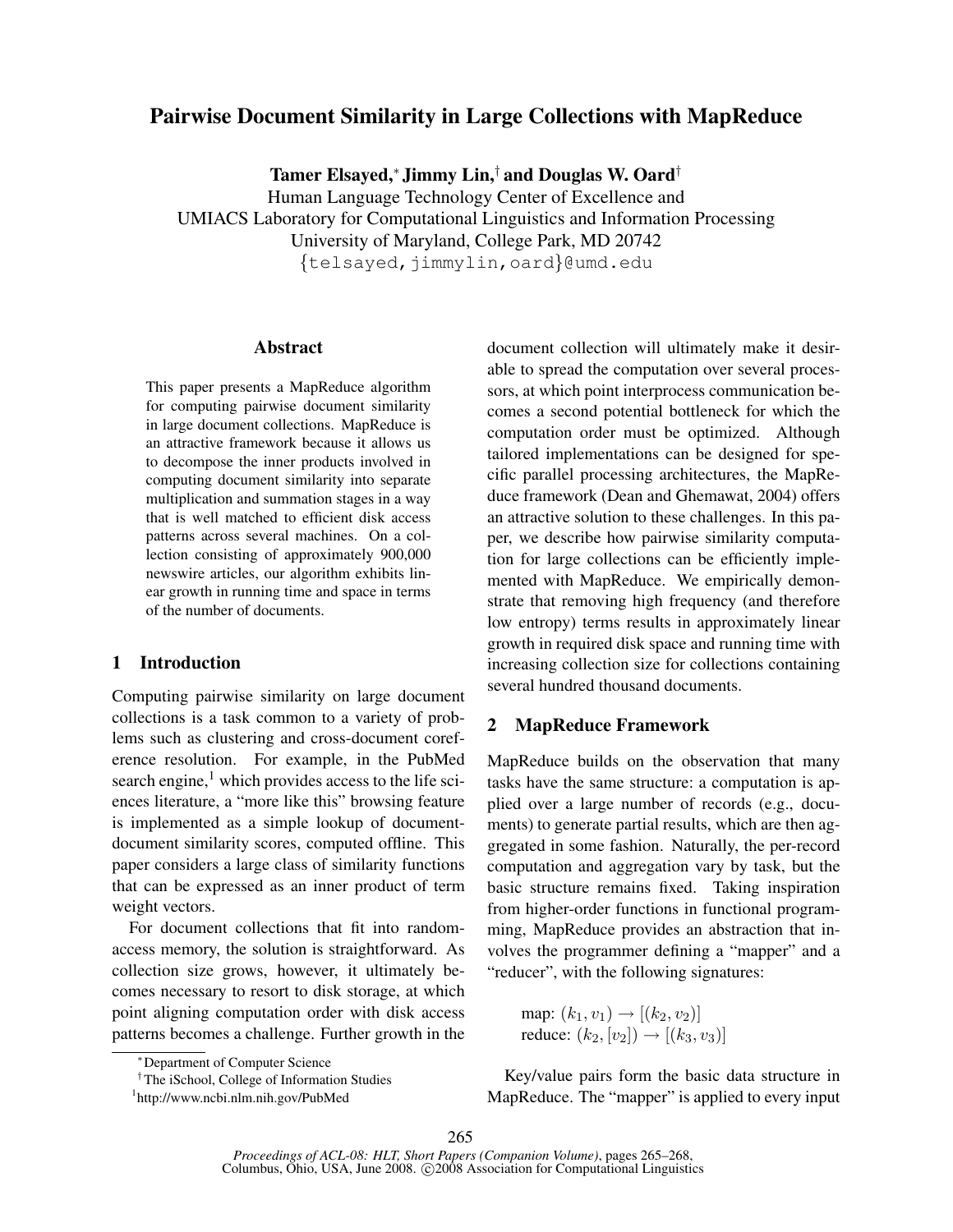

Figure 1: Illustration of the MapReduce framework: the "mapper" is applied to all input records, which generates results that are aggregated by the "reducer".

key/value pair to generate an arbitrary number of intermediate key/value pairs. The "reducer" is applied to all values associated with the same intermediate key to generate output key/value pairs (see Figure 1).

On top of a distributed file system (Ghemawat et al., 2003), the runtime transparently handles all other aspects of execution (e.g., scheduling and fault tolerance), on clusters ranging from a few to a few thousand nodes. MapReduce is an attractive framework because it shields the programmer from distributed processing issues such as synchronization, data exchange, and load balancing.

# 3 Pairwise Document Similarity

Our work focuses on a large class of document similarity metrics that can be expressed as an inner product of term weights. A document  $d$  is represented as a vector  $W_d$  of term weights  $w_{t,d}$ , which indicate the importance of each term  $t$  in the document, ignoring the relative ordering of terms ("bag of words" model). We consider symmetric similarity measures defined as follows:

$$
sim(d_i, d_j) = \sum_{t \in V} w_{t, d_i} \cdot w_{t, d_j} \tag{1}
$$

where  $sim(d_i, d_j)$  is the similarity between documents  $d_i$  and  $d_j$  and V is the vocabulary set. In this type of similarity measure, a term will contribute to the similarity between two documents only if it has non-zero weights in both. Therefore,  $t \in V$  can be replaced with  $t \in d_i \cap d_j$  in equation 1.

Generalizing this to the problem of computing similarity between *all* pairs of documents, we note

| <b>Algorithm 1</b> Compute Pairwise Similarity Matrix |  |  |  |
|-------------------------------------------------------|--|--|--|
|                                                       |  |  |  |

|    | 1: $\forall i, j : sim[i, j] \Leftarrow 0$                                 |
|----|----------------------------------------------------------------------------|
|    | 2: for all $t \in V$ do                                                    |
| 3: | $p_t \leftarrow postings(t)$                                               |
| 4: | for all $d_i, d_j \in p_t$ do                                              |
| 5: | $\text{sim}[i, j] \Leftarrow \text{sim}[i, j] + w_{t,d_i} \cdot w_{t,d_i}$ |
|    |                                                                            |

that a term contributes to *each* pair that contains it.<sup>2</sup> For example, if a term appears in documents  $x, y$ , and z, it contributes *only* to the similarity scores between  $(x, y)$ ,  $(x, z)$ , and  $(y, z)$ . The list of documents that contain a particular term is exactly what is contained in the postings of an inverted index. Thus, by processing all postings, we can compute the entire pairwise similarity matrix by summing term contributions.

Algorithm 1 formalizes this idea:  $postings(t)$  denotes the list of documents that contain term  $t$ . For simplicity, we assume that term weights are also stored in the postings. For small collections, this algorithm can be run efficiently to compute the entire similarity matrix in memory. For larger collections, disk access optimization is needed—which is provided by the MapReduce runtime, without requiring explicit coordination.

We propose an efficient solution to the pairwise document similarity problem, expressed as two separate MapReduce jobs (illustrated in Figure 2):

1) Indexing: We build a standard inverted index (Frakes and Baeza-Yates, 1992), where each term is associated with a list of docid's for documents that contain it and the associated term weight. Mapping over all documents, the mapper, for each term in the document, emits the term as the key, and a tuple consisting of the docid and term weight as the value. The MapReduce runtime automatically handles the grouping of these tuples, which the reducer then writes out to disk, thus generating the *postings*.

2) Pairwise Similarity: Mapping over each posting, the mapper generates key tuples corresponding to pairs of docids in the postings: in total,  $\frac{1}{2}m(m-1)$ pairs where  $m$  is the posting length. These key tuples are associated with the product of the corresponding term weights—they represent the individ-

 $2$ Actually, since we focus on symmetric similarity functions, we only need to compute half the pairs.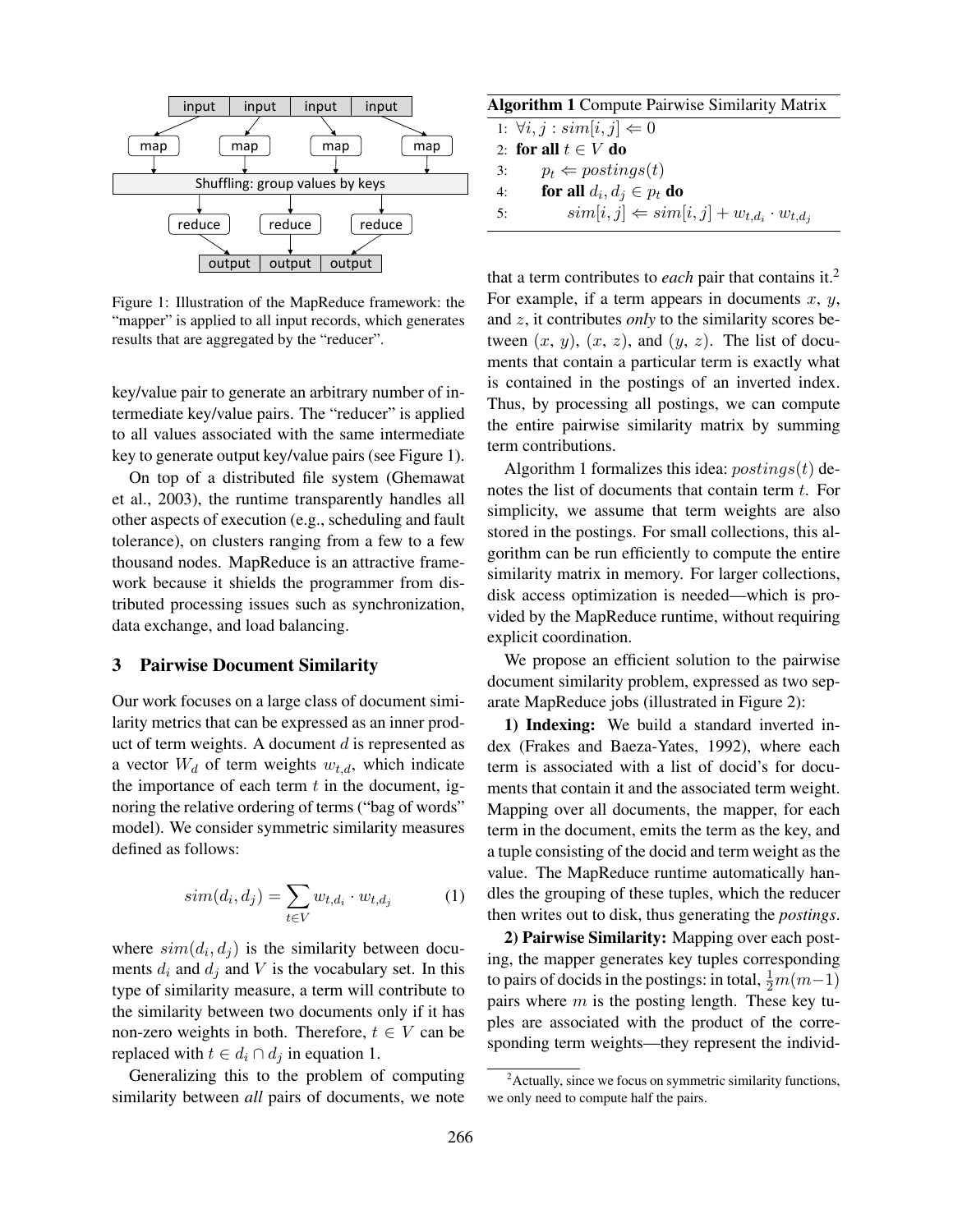

Figure 2: Computing pairwise similarity of a toy collection of 3 documents. A simple term weighting scheme ( $w_{t,d}$  =  $tf_{t,d}$ ) is chosen for illustration.

ual term contributions to the final inner product. The MapReduce runtime sorts the tuples and then the reducer sums all the individual score contributions for a pair to generate the final similarity score.

### 4 Experimental Evaluation

In our experiments, we used Hadoop version  $0.16.0$ ,<sup>3</sup> an open-source Java implementation of MapReduce, running on a cluster with 20 machines (1 master, 19 slave). Each machine has two single-core processors (running at either 2.4GHz or 2.8GHz), 4GB memory, and 100GB disk.

We implemented the symmetric variant of Okapi-BM25 (Olsson and Oard, 2007) as the similarity function. We used the AQUAINT-2 collection of newswire text, containing 906k documents, totaling approximately 2.5 gigabytes. Terms were stemmed. To test the scalability of our technique, we sampled the collection into subsets of 10, 20, 25, 50, 67, 75, 80, 90, and 100 percent of the documents.

After stopword removal (using Lucene's stopword list), we implemented a *df*-cut, where a fraction of the terms with the highest document frequencies is eliminated.<sup>4</sup> This has the effect of removing non-discriminative terms. In our experiments, we adopt a 99% cut, which means that the most frequent 1% of terms were discarded (9,093 terms out of a total vocabulary size of 909,326). This technique greatly increases the efficiency of our algorithm, since the number of tuples emitted by the



Figure 3: Running time of pairwise similarity comparisons, for subsets of AQUAINT-2.

mappers in the pairwise similarity phase is dominated by the length of the longest posting (in the worst case, if a term appears in all documents, it would generate approximately  $10^{12}$  tuples).

Figure 3 shows the running time of the pairwise similarity phase for different collection sizes.<sup>5</sup> The computation for the entire collection finishes in approximately two hours. Empirically, we find that running time increases linearly with collection size, which is an extremely desirable property. To get a sense of the space complexity, we compute the number of intermediate document pairs that are emitted by the mappers. The space savings are large (3.7 billion rather than 8.1 trillion intermediate pairs for the entire collection), and space requirements grow linearly with collection size over this region  $(R^2 = 0.9975).$ 

<sup>3</sup> http://hadoop.apache.org/

<sup>&</sup>lt;sup>4</sup>In text classification, removal of rare terms is more common. Here we use *df*-cut to remove common terms.

 $5$ The entire collection was indexed in about 3.5 minutes.